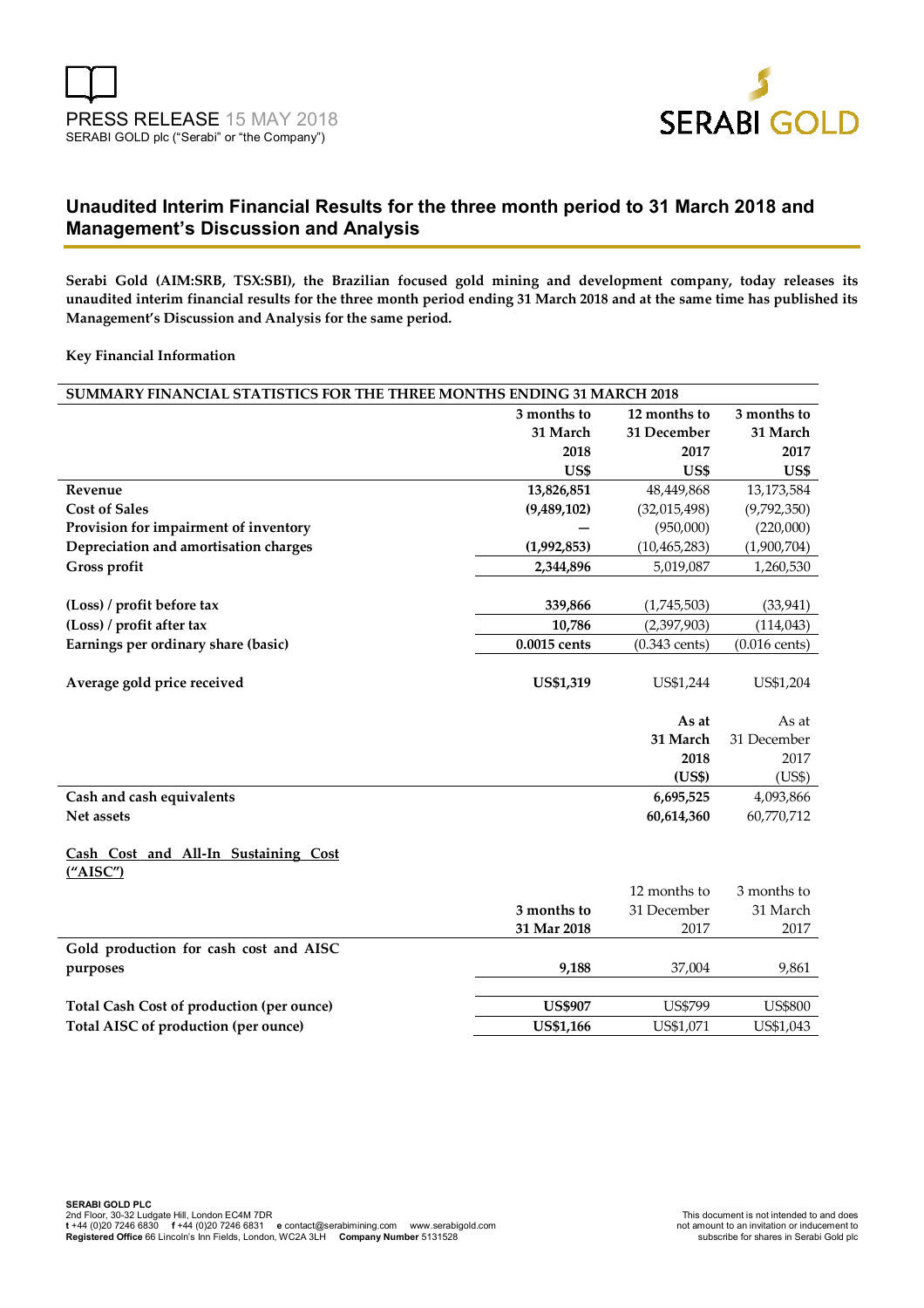

#### **Key Operational Information**

|                                   |                              | Qtr1           | Year to<br>Date | Qtr1            | Qtr 2          | Qtr 3          | Qtr 4          | Total           |
|-----------------------------------|------------------------------|----------------|-----------------|-----------------|----------------|----------------|----------------|-----------------|
|                                   |                              | 2018           | 2018            | 2017            | 2017           | 2017           | 2017           | 2017            |
| Horizontal<br>development - Total | <b>Metres</b>                | 2,353          | 2,353           | 2,251           | 1,855          | 2,996          | 2,762          | 9,864           |
| Mined ore – Total                 | Tonnes<br>Gold grade $(g/t)$ | 39,669<br>7.49 | 39,669<br>7.49  | 36,918<br>10.12 | 41,684<br>7.80 | 41,263<br>9.80 | 49,011<br>8.25 | 168,876<br>8.92 |
| Milled ore                        | Tonnes<br>Gold grade (g/t)   | 43,145<br>7.04 | 43,145<br>7.04  | 41,722<br>7.62  | 43,294<br>6.29 | 44,205<br>7.28 | 43,345<br>7.27 | 172,565<br>7.11 |
| Gold production $(1)(2)$          | Ounces                       | 9,188          | 9,188           | 9,861           | 8,148          | 9,657          | 9,337          | 37.004          |

#### SUMMARY PRODUCTION STATISTICS FOR 2018 YEAR TO DATE AND 2017

(1) Gold production figures are subject to amendment pending final agreed assays of the gold content of the copper/gold concentrate and gold doré that is delivered to the refineries.

(2) Gold production totals for 2018 include treatment of 1,763 tonnes of flotation tails at a grade of 2.70 g/t (2017 full year : 4,568 tonnes)

(3) The table may not sum due to rounding.

#### **Financial Highlights**

- Concluding, in January 2018, an additional US\$3 million loan with Sprott Resource Lending Partnership ("Sprott").
- Gross profit from operations of US\$2.3 million (Q1 2017 US\$1.3 million)
- Cash holdings at 31 March 2018 of US\$6.7 million (31 December 2017: US\$4.09 million).
- Completion, on 12 April 2018, of a share subscription by Greenstone Resources LP raising US\$15 million.
- Announcement, on 29 March 2018, of a brokered share placing raising gross proceeds of £6.36 million, which is expected to complete on 15 May 2018.
- Payment, on 16 April 2018, of second US\$5 million instalment for the purchase of Chapleau Resource Ltd and the Coringa Gold Project.
- Estimated cash following completion of brokered share placing of approximately US\$23 million.

#### **2018 Guidance**

Management expects that gold production for 2018 will exceed that of 2017 and be up to 40,000 ounces.

#### **Operational Highlights**

- First quarter production of 9,188 ounces of gold.
- Mine production totalling 39,669 tonnes at 7.49 grammes per tonne ("g/t") of gold.
- 43,145 tonnes processed through the plant for the combined mining operations, with an average grade of 7.04 g/t of gold.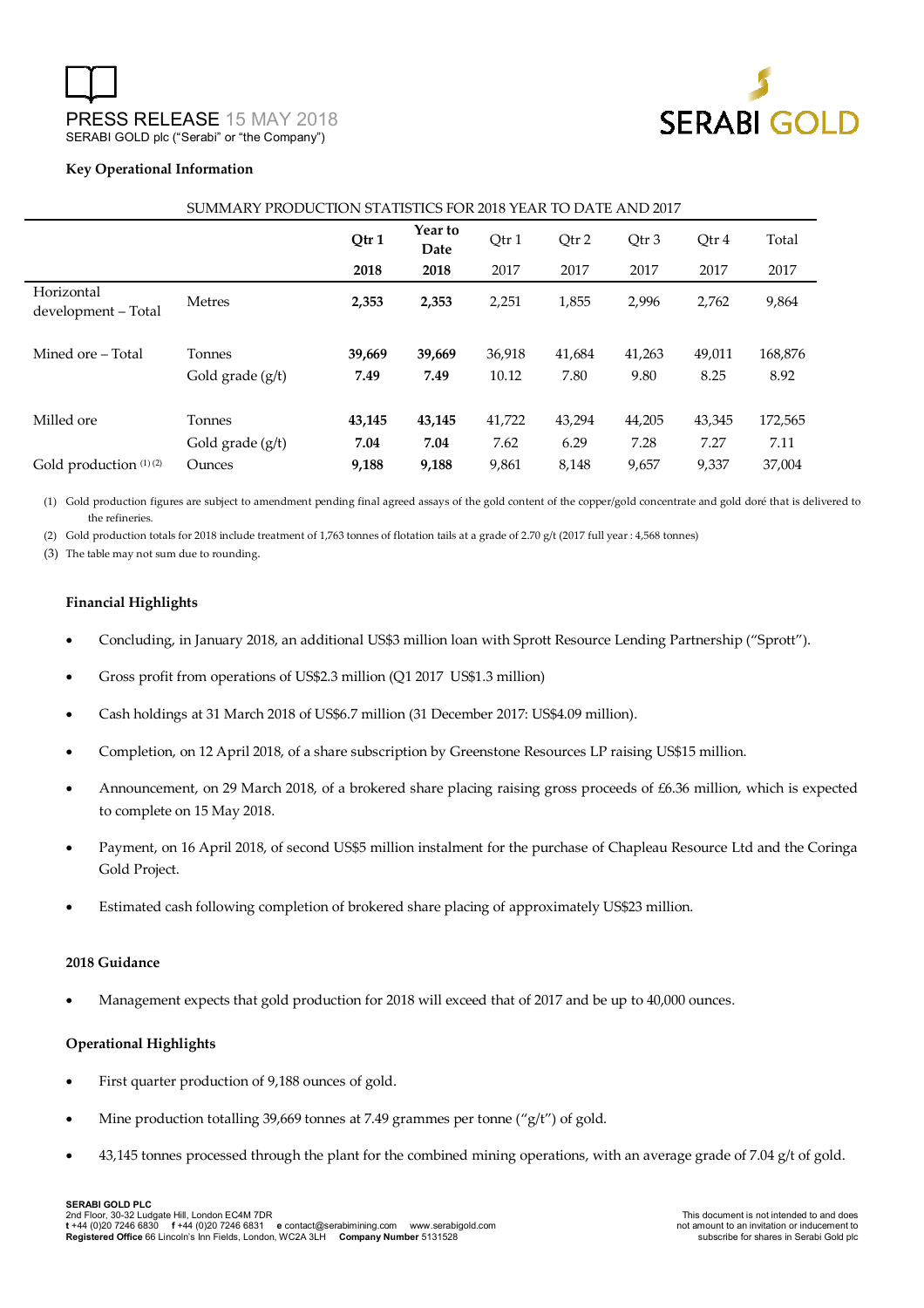



- 2,353 metres of horizontal mine development completed during the quarter.
- Palito development and production continues to focus on the four main sectors of Senna, Pipocas, G3 and Mogno, whilst in the Sao Chico orebody, the main ramp has now reached level -3mRL, approximately 260 vertical metres below surface. Production is coming from levels 86mRL, 70mRL and 56mRL. With levels 40mRL, 26mRL and 10mRL all either developed or being developed, ahead of production.
- By the end of the quarter, surface ore stocks were approximately 10,200 tonnes, (December 2017: 15,000 tonnes) with an average grade of 3.0 g/t of gold, together with approximately 40,000 tonnes of flotation tailings grading approximately 3.0 g/t of gold.

#### **Mike Hodgson, CEO of Serabi commented,**

"This first quarter of 2018 has been extremely exciting for the Company and represents a step change in its growth and development.

"Gold production was in line with both guidance and our internal plans and, after allowing for capital expenditure and mine development costs, the gold production operations generated approximately US\$1.7 million after tax in cash flow which has been used to fund the exploration programmes and the working capital requirements of the newly acquired Coringa project.

"On 11 May 2018, shareholders of the Company approved the issue of new shares required to complete the placing of shares arranged through our brokers Peel Hunt LLP as announced on 29 March 2018. This share placing is due to be finally completed and funds received on 15 May 2018. Together with the placing of shares with Greenstone Resources which was completed in April the Company will have raised gross proceeds of approximately US\$23.5 million.

"We are now well funded, the exploration programmes that we have been planning are being implemented, and the permitting and planning of the Coringa project being progressed.

"The financial results for the quarter are very satisfying, and even before the cash received form the share issues, cash holdings had grown from US\$4.1million at the end of 2017 to US\$6.7 million at the end the first quarter, whilst gross profit from operations improved from US\$1.26 million for the same quarter in 2017 to US\$2.34 million for the first quarter of 2018. Administration costs were slightly higher but the Company has incurred some one-off costs in the period, including costs associated with the acquisition of Coringa, the debt renegotiation with Sprott that was completed in January 2018 and of course some costs associated with the raising of new equity.

"Finance costs are significantly higher than the comparative quarter, but in fact many of these are non-cash items, with actual interest charges on loans being US\$152,000, with US\$348,000 arising from accounting treatment of a derivatives transaction and the future payment obligations for Coringa.

"Whilst we have past tax losses, regulations regarding the use of these mean our profits in Brazil remain subject to profits taxes. We benefit however from being in a designated development area and therefore enjoy a lower tax rate than for other parts of the county. This dispensation was recently renewed for a further 10 year period and is something that we will seek to have extended to the Coringa project when the project is in production.

"The rest of the year promises to be very interesting and we expect to generate steady positive news flow from a successful exploration campaign from Palito and Sao Chico as well as progress at Coringa. The new funds that have been raised will allow significant acceleration of our organic growth plans and outstanding capital programmes whilst continuing the progress at Coringa, where completing the first stages of the initial permitting remains the immediate objective. We have made the first significant steps to realising our ambition to establish ourselves as a significant gold producer in Brazil with a target of an annualised production rate of 100,000 ounces within the next two years."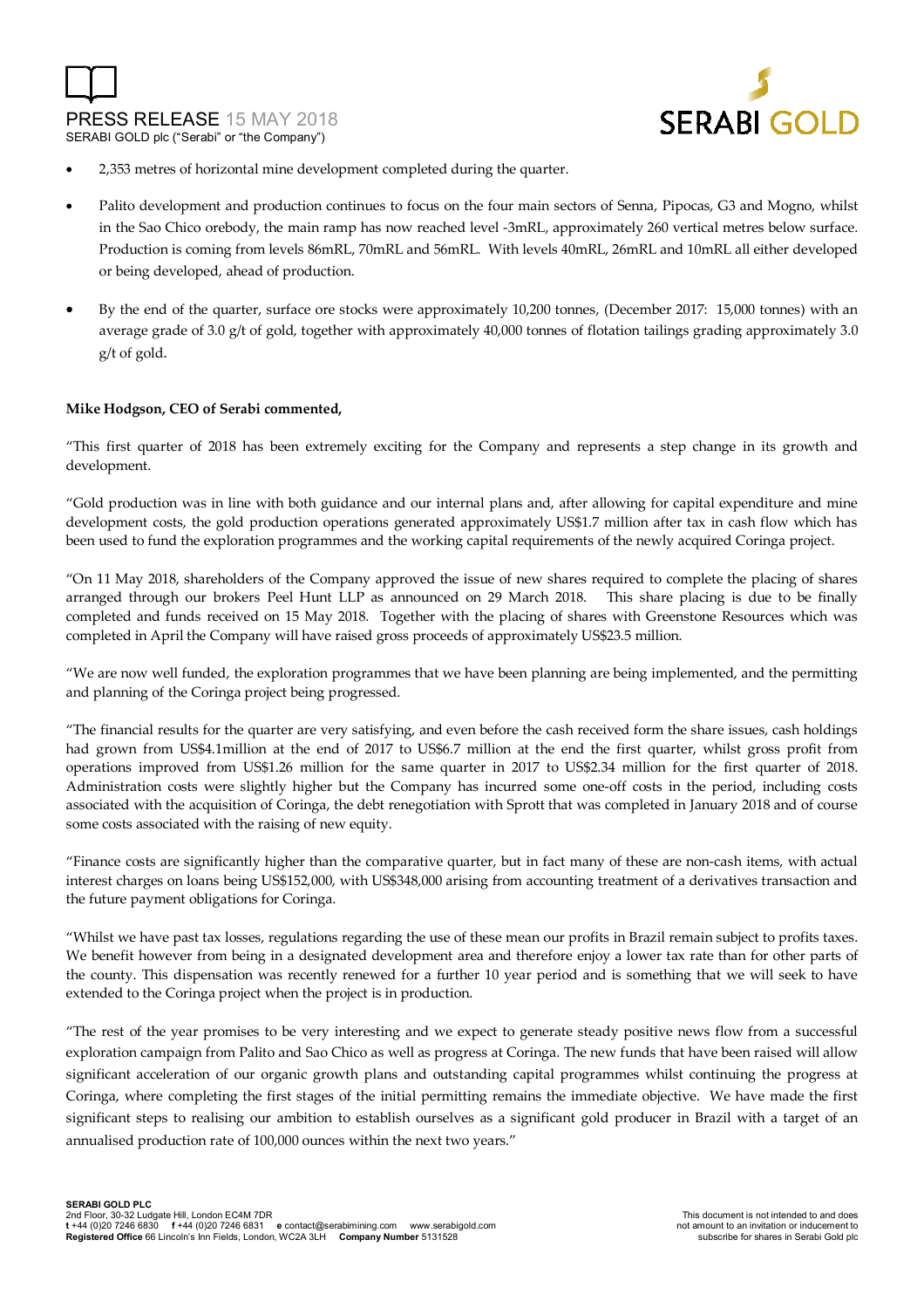



### **SERABI GOLD PLC Condensed Consolidated Statements of Comprehensive Income**

|                                                                                                             |              | For the three months ended<br>31 March |              |  |
|-------------------------------------------------------------------------------------------------------------|--------------|----------------------------------------|--------------|--|
|                                                                                                             |              | 2018                                   | 2017         |  |
| (expressed in US\$)                                                                                         | <b>Notes</b> | (unaudited)                            | (unaudited)  |  |
| <b>CONTINUING OPERATIONS</b>                                                                                |              |                                        |              |  |
| Revenue                                                                                                     |              | 13,826,851                             | 13, 173, 584 |  |
| Cost of sales                                                                                               |              | (9,489,101)                            | (9,792,350)  |  |
| Provision for impairment of Inventory                                                                       |              |                                        | (220,000)    |  |
| Depreciation and amortisation charges                                                                       |              | (1,992,853)                            | (1,900,704)  |  |
| Gross profit                                                                                                |              | 2,344,897                              | 1,260,530    |  |
| Administration expenses                                                                                     |              | (1,331,424)                            | (1,241,455)  |  |
| Share-based payments                                                                                        |              | (77, 293)                              | (65, 620)    |  |
| Gain on sales of assets disposal                                                                            |              | 51,115                                 |              |  |
| Operating profit / (loss)                                                                                   |              | 987,295                                | (46, 545)    |  |
| Foreign exchange (loss) / gain                                                                              |              | (57,090)                               | 46,837       |  |
| Finance expense                                                                                             |              | (590, 373)                             | (33, 817)    |  |
| Finance income                                                                                              |              | 34                                     | 34           |  |
| Profit / (loss) before taxation                                                                             |              | 339,866                                | (33, 491)    |  |
| Income tax expense                                                                                          |              | (329,080)                              | (80, 552)    |  |
| Profit / (loss) for the period from continuing<br>operations attributable to the owners of the<br>parent(1) |              | 10,786                                 | (114, 043)   |  |
| Other comprehensive income (net of tax)                                                                     |              |                                        |              |  |
| Items that may be reclassified subsequently to profit or loss                                               |              |                                        |              |  |
| Exchange differences on translating foreign<br>operations                                                   |              | (334, 431)                             | 1,467,847    |  |
| Total comprehensive profit for the period<br>operations attributable to the owners of the<br>parent         |              | (323, 645)                             | 1,353,804    |  |
| Profit / (loss) per ordinary share (basic) <sup>(1)</sup>                                                   | 3            | 0.0015c                                | (0.016c)     |  |
| Profit / (loss) per ordinary share (diluted) <sup>(1)</sup>                                                 | 3            | 0.0015c                                | (0.016c)     |  |

(1) All revenue and expenses arise from continuing operations.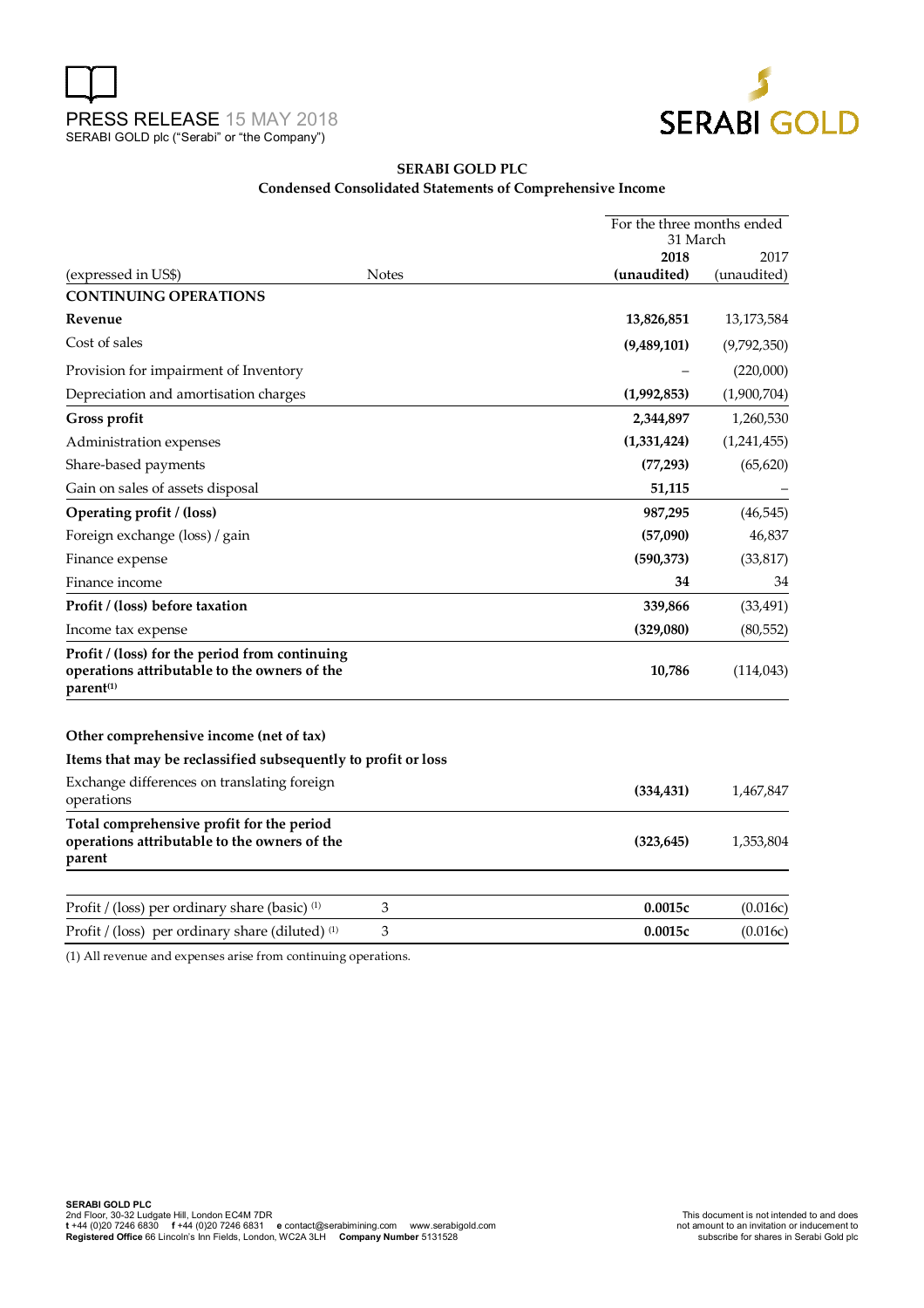



#### **SERABI GOLD PLC Condensed Consolidated Balance Sheets**

|                                       | As at<br>31 March | As at<br>31 March | As at<br>31 December |
|---------------------------------------|-------------------|-------------------|----------------------|
|                                       | 2018              | 2017              | 2017                 |
| (expressed in US\$)                   | (unaudited)       | (unaudited)       | (audited)            |
| Non-current assets                    |                   |                   |                      |
| Deferred exploration costs            | 25,295,721        | 10,234,360        | 23,898,819           |
| Property, plant and equipment         | 47,736,835        | 45,862,328        | 48,980,381           |
| Taxes receivable                      | 1,569,140         |                   | 1,474,062            |
| Deferred taxation                     | 2,772,101         | 3,313,099         | 2,939,634            |
| Total non-current assets              | 77,373,797        | 59,409,787        | 77,292,896           |
| <b>Current assets</b>                 |                   |                   |                      |
| Inventories                           | 6,160,750         | 6,534,060         | 6,934,438            |
| Trade and other receivables           | 1,151,999         | 2,996,060         | 1,277,142            |
| Prepayments and accrued income        | 3,914,034         | 4,417,677         | 3,237,412            |
| Cash and cash equivalents             | 6,695,525         | 3,407,117         | 4,093,866            |
| <b>Total current assets</b>           | 17,922,308        | 17,354,914        | 15,542,858           |
| <b>Current liabilities</b>            |                   |                   |                      |
| Trade and other payables              | 5,291,005         | 4,713,274         | 5,347,964            |
| Interest bearing liabilities          | 5,760,390         | 2,523,787         | 2,845,712            |
| Acquisition payment outstanding       | 5,000,000         |                   | 5,000,000            |
| Derivative financial liabilities      | 754,462           |                   | 709,255              |
| Accruals                              | 591,830           | 485,765           | 614,198              |
| <b>Total current liabilities</b>      | 17,397,687        | 7,722,826         | 14,517,129           |
| Net current assets                    | 524,621           | 9,632,088         | 1,025,729            |
| Total assets less current liabilities | 77,898,418        | 69,041,875        | 78,318,625           |
| Non-current liabilities               |                   |                   |                      |
| Trade and other payables              | 2,590,883         | 2,260,691         | 2,753,409            |
| Provisions                            | 2,157,944         | 1,904,989         | 2,047,131            |
| Acquisition payment outstanding       | 10,235,707        |                   | 9,997,961            |
| Interest bearing liabilities          | 2,299,524         | 77,798            | 2,749,412            |
| <b>Total non-current liabilities</b>  | 17,284,058        | 4,243,478         | 17,547,913           |
| Net assets                            | 60,614,360        | 64,798,397        | 60,770,712           |
| Equity                                |                   |                   |                      |
| Share capital                         | 5,555,775         | 5,540,960         | 5,540,960            |
| Share premium reserve                 | 1,797,407         | 1,722,222         | 1,722,222            |
| Option reserve                        | 1,111,040         | 1,404,272         | 1,425,024            |
| Other reserves                        | 4,406,657         | 3,273,143         | 4,015,369            |
| Translation reserve                   | (31, 533, 999)    | (29, 140, 001)    | (31, 199, 568)       |
| Retained surplus                      | 79,277,480        | 81,997,801        | 79,266,705           |
| Equity shareholders' funds            | 60,614,360        | 64,798,397        | 60,770,712           |

The interim financial information has not been audited and does not constitute statutory accounts as defined in Section 434 of the Companies Act 2006. Whilst the financial information included in this announcement has been compiled in accordance with International Financial Reporting Standards ("IFRS") this announcement itself does not contain sufficient financial information to comply with IFRS. The Group statutory accounts for the year ended 31 December 2017 prepared under IFRS as adopted in the EU and with IFRS and their interpretations adopted by the International Accounting Standards Board will be filed with the Registrar of Companies following their adoption by shareholders at the next Annual General Meeting. The auditor's report on these accounts was unqualified. The auditor's report did not contain a statement under Section 498 (2) or 498 (3) of the Companies Act 2006.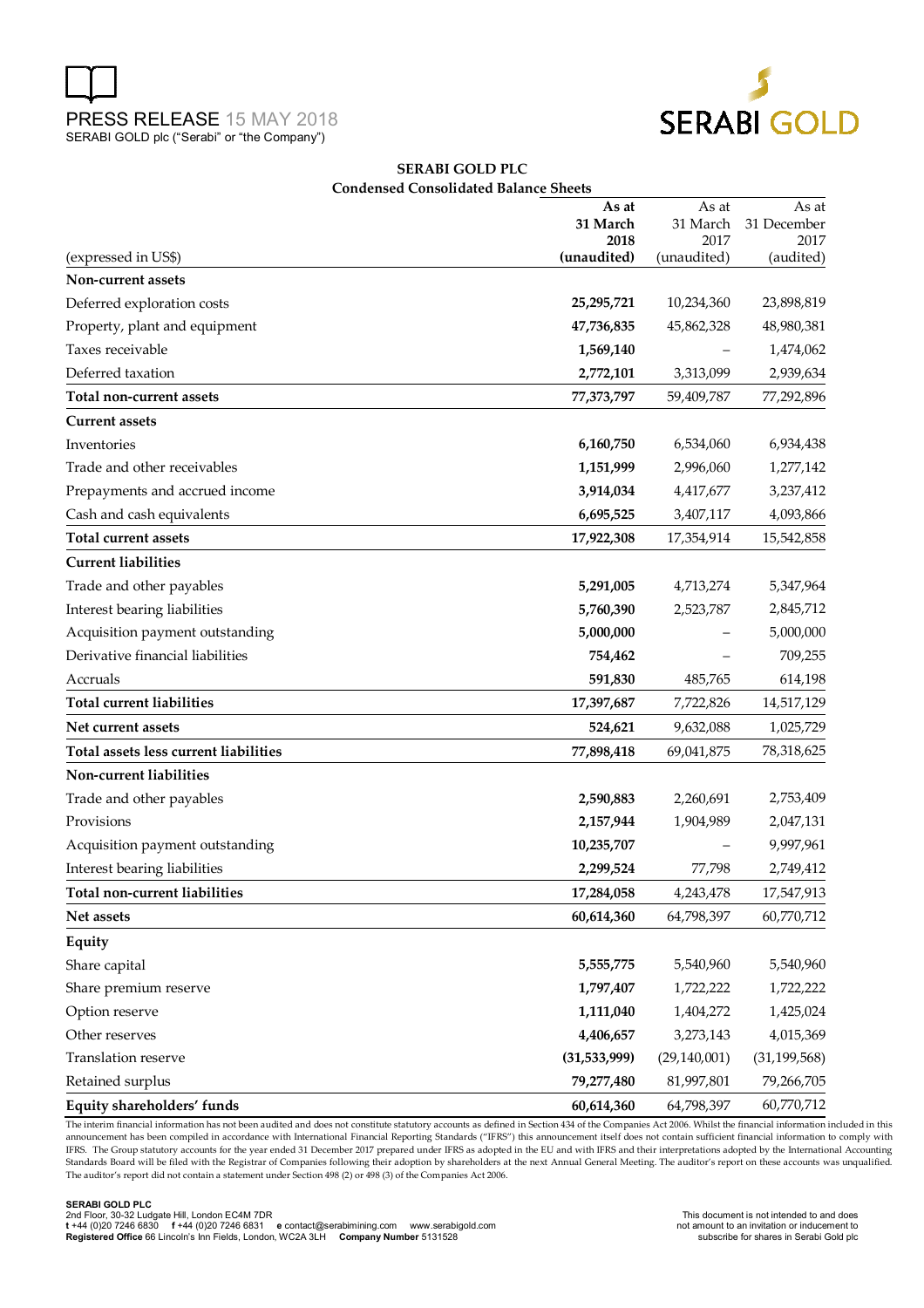



### **SERABI GOLD PLC Condensed Consolidated Statements of Changes in Shareholders' Equity**

| (expressed in US\$)                               |           |           |              |                         |                |             |              |
|---------------------------------------------------|-----------|-----------|--------------|-------------------------|----------------|-------------|--------------|
|                                                   | Share     | Share     | Share option | Other                   | Translation    | Retained    |              |
| (unaudited)                                       | capital   | premium   | reserve      | reserves <sup>(1)</sup> | reserve        | Earnings    | Total equity |
| Equity shareholders'<br>funds at 31 December 2016 | 5,540,960 | 1,722,222 | 1,338,652    | 3,051,862               | (30,607,848)   | 82,333,125  | 63,378,973   |
| Foreign currency<br>adjustments                   |           |           |              |                         | 1,467,847      |             | 1,467,847    |
| Loss for the period                               |           |           |              |                         |                | (114, 043)  | (114, 043)   |
| Total comprehensive<br>income for the period      |           |           |              |                         | 1,467,847      | (114, 043)  | 1,353,804    |
| Transfer to taxation reserve                      |           |           |              | 221,281                 |                | (221, 281)  |              |
| Share option expense                              |           |           | 65,620       |                         |                |             | 65,620       |
| Equity shareholders'<br>funds at 31 March 2017    | 5,540,960 | 1,722,222 | 1,404,272    | 3,273,143               | (29, 140, 001) | 81,997,801  | 64,798,397   |
| Foreign currency<br>adjustments                   |           |           |              |                         | (2,059,567)    |             | (2,059,567)  |
| Loss for the period                               |           |           |              |                         |                | (2,283,860) | (2,283,860)  |
| Total comprehensive<br>income for the period      |           |           |              |                         | (2,059,567)    | (2,283,860) | (4,343,427)  |
| Transfer to taxation reserve                      |           |           |              | 742,226                 |                | (742, 226)  |              |
| Share options lapsed in<br>period                 |           |           | (294,990)    |                         |                | 294,990     |              |
| Share option expense                              |           |           | 315,742      |                         |                |             | 315,742      |
| Equity shareholders'<br>funds at 31 December 2017 | 5,540,960 | 1,722,222 | 1,425,024    | 4,015,369               | (31, 199, 568) | 79,266,705  | 60,770,712   |
| Foreign currency<br>adjustments                   |           |           |              |                         | (334, 431)     |             | (334, 431)   |
| Profit for the period                             |           |           |              |                         |                | 10,786      | 10,786       |
| Total comprehensive<br>income for the period      |           |           |              |                         | (334, 431)     | 10,786      | (323, 645)   |
| Transfer to taxation reserve                      |           |           |              | 391,288                 |                | (391, 288)  |              |
| Share options lapsed in<br>period                 |           |           | (391, 277)   |                         |                | 391,277     |              |
| Shares issued in period                           | 14,815    | 75,185    |              |                         |                |             | 90,000       |
| Share option expense                              |           |           | 77,293       |                         |                |             | 77,293       |
| Equity shareholders'<br>funds at 31 March 2018    | 5,555,775 | 1,797,407 | 1,111,040    | 4,406,657               | (31, 533, 999) | 79,277,480  | 60,614,360   |

(1) Other reserves comprise a merger reserve of US\$361,461 and a taxation reserve of US\$4,045,196 (31 December 2017: merger reserve of US\$361,461 and a taxation reserve of US\$3,653,908).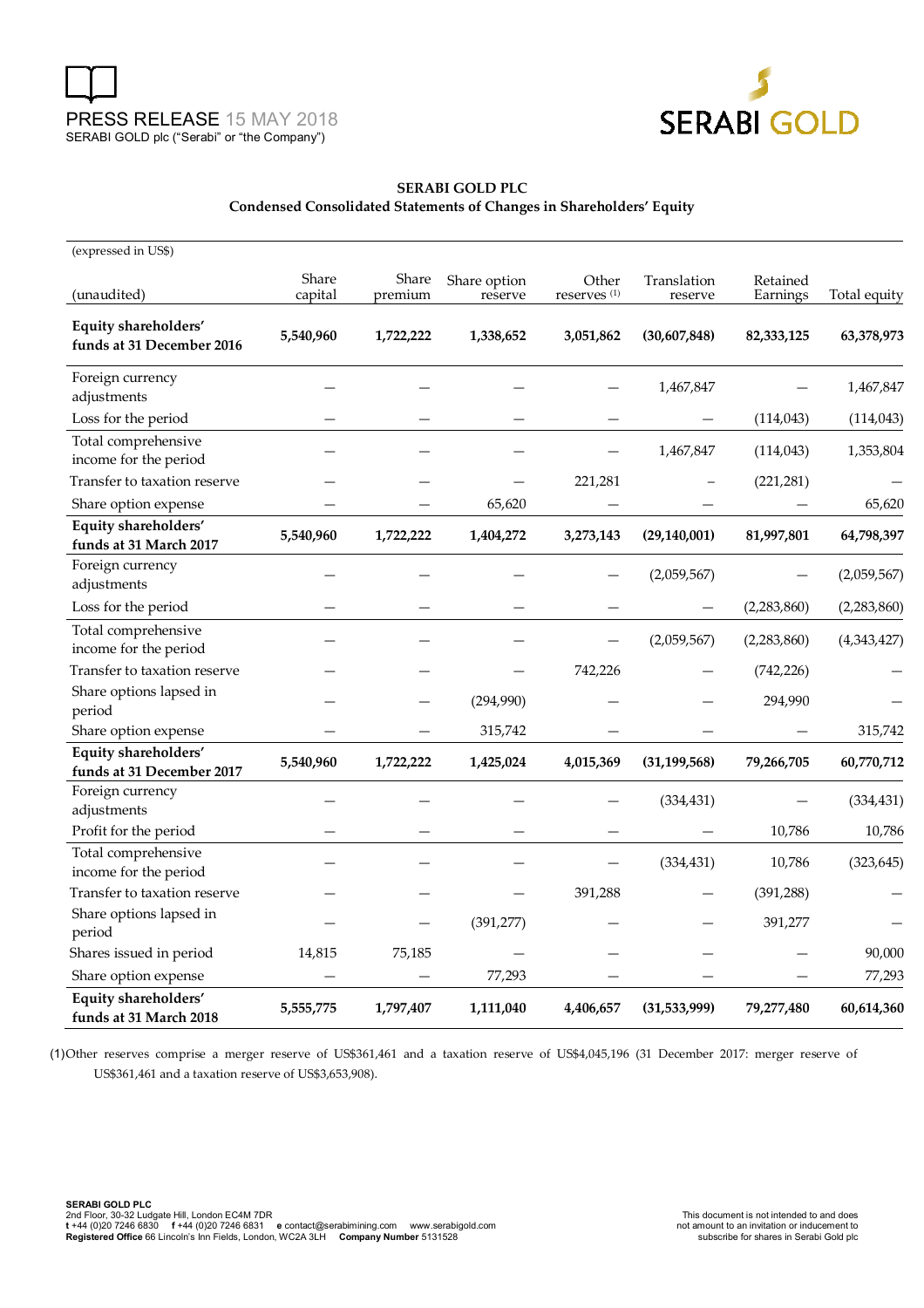



#### **SERABI GOLD PLC Condensed Consolidated Cash Flow Statements**

|                                                                         | For the three months<br>ended |             |  |
|-------------------------------------------------------------------------|-------------------------------|-------------|--|
|                                                                         |                               |             |  |
|                                                                         | 31 March<br>2018              | 2017        |  |
| (expressed in US\$)                                                     | (unaudited)                   | (unaudited) |  |
| <b>Operating activities</b>                                             |                               |             |  |
| Operating profit / (loss)                                               | 10,786                        | (114, 043)  |  |
| Net financial expense                                                   | 557,429                       | 13,054      |  |
| Depreciation - plant, equipment and mining properties                   | 1,992,853                     | 1,900,704   |  |
| Provision for impairment of inventory                                   |                               | 220,000     |  |
| Provision for taxation                                                  | 329,080                       | 80,552      |  |
| Share based payments                                                    | 167,293                       | 65,620      |  |
| Foreign exchange                                                        | (68, 424)                     | 99,230      |  |
| Changes in working capital                                              |                               |             |  |
| Decrease / (Increase) in inventories                                    | 737,113                       | 1,470,683   |  |
| (Increase) / Decrease in receivables, prepayments and accrued<br>income | (499, 348)                    | (2,243,810) |  |
| Increase / (Decrease) in payables, accruals and provisions              | (129, 853)                    | (891, 243)  |  |
| Net cash inflow from operations                                         | 3,096,929                     | 600,747     |  |
| <b>Investing activities</b>                                             |                               |             |  |
| Purchase of property, plant and equipment and assets in<br>construction | (425, 694)                    | (267, 915)  |  |
| Capitalised mine development costs                                      | (965, 523)                    | (1,086,790) |  |
| Geological exploration expenditure                                      | (568, 418)                    | (2,521)     |  |
| Pre-operational project costs                                           | (793, 430)                    |             |  |
| Proceeds from sale of assets                                            | 51,115                        |             |  |
| Interest received                                                       | 34                            | 34          |  |
| Net cash outflow on investing activities                                | (2,701,916)                   | (1,357,192) |  |
| <b>Financing activities</b>                                             |                               |             |  |
| Draw-down of secured loan                                               | 3,000,000                     |             |  |
| Repayment of secured loan                                               | (333, 333)                    |             |  |
| Repayment of finance lease liabilities                                  | (283, 147)                    |             |  |
| Interest paid and finance charges                                       | (152, 420)                    | (11, 648)   |  |
| Net cash inflow / (outflow) from financing activities                   | 2,231,100                     | (11, 648)   |  |
|                                                                         |                               |             |  |
| Net increase / decrease in cash and cash equivalents                    | 2,626,113                     | (768,093)   |  |
| Cash and cash equivalents at beginning of period                        | 4,093,866                     | 4,160,923   |  |
| Exchange difference on cash                                             | (24, 454)                     | 14,287      |  |
| Cash and cash equivalents at end of period                              | 6,695,525                     | 3,407,117   |  |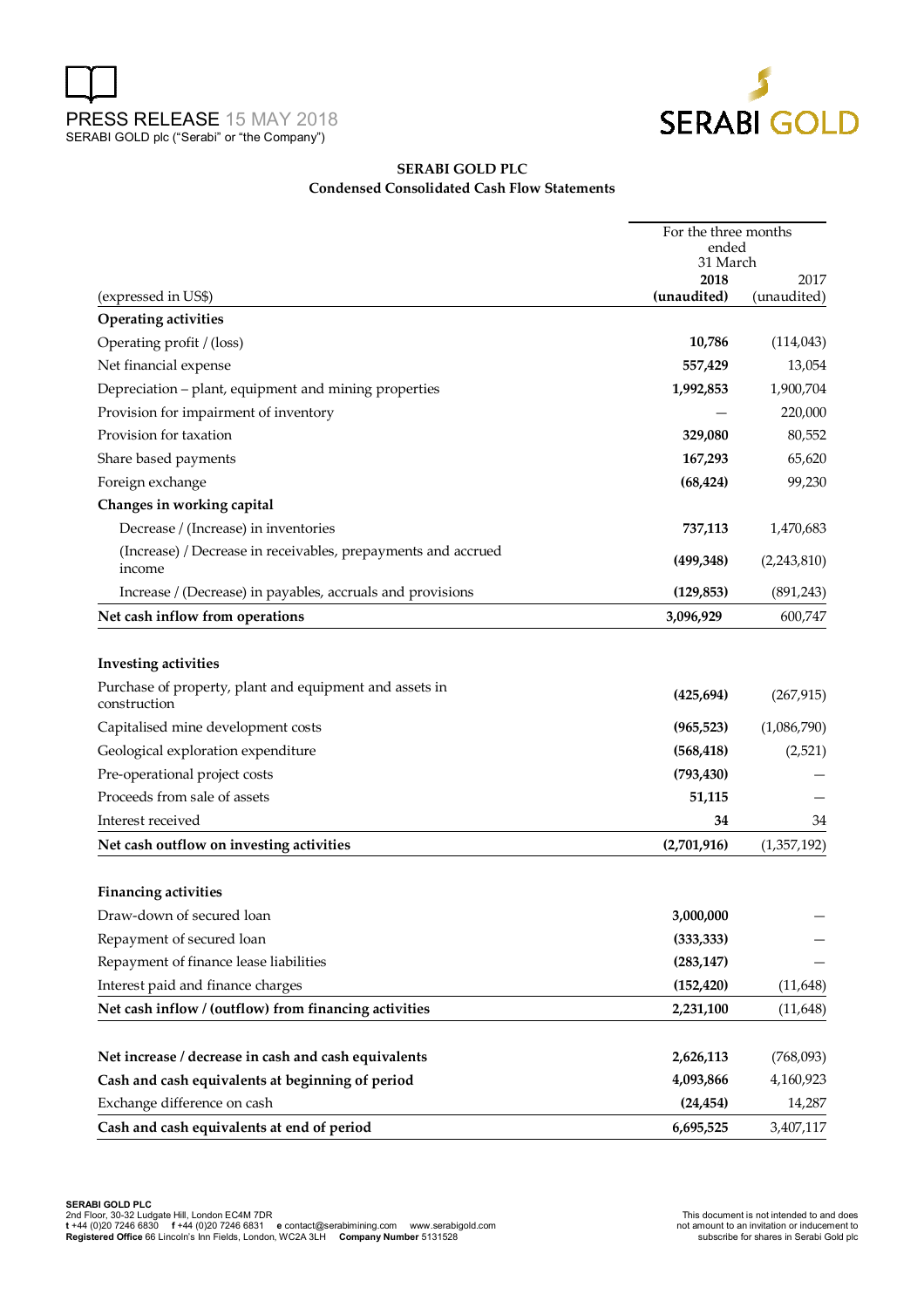



#### **Notes**

#### **1. General Information**

The financial information set out above does not constitute statutory accounts as defined in Section 434 of the Companies Act 2006. Whilst the financial information included in this announcement has been compiled in accordance with International Financial Reporting Standards ("IFRS") this announcement itself does not contain sufficient financial information to comply with IFRS. A copy of the statutory accounts for 2016 will be filed with the Registrar of Companies following their adoption by shareholders at the next Annual General Meeting. The full audited financial statements for the years end 31 December 2017 do comply with IFRS.

#### **2. Basis of Preparation**

These interim condensed consolidated financial statements are for the three month period ended 31 March 2018. Comparative information has been provided for the unaudited three month period ended 31 March 2017 and, where applicable, the audited twelve month period from 1 January 2017 to 31 December 2017. These condensed consolidated financial statements do not include all the disclosures that would otherwise be required in a complete set of financial statements and should be read in conjunction with the 2017 annual report.

The condensed consolidated financial statements for the periods have been prepared in accordance with International Accounting Standard 34 "Interim Financial Reporting" and the accounting policies are consistent with those of the annual financial statements for the year ended 31 December 2017 and those envisaged for the financial statements for the year ending 31 December 2018.

The Group has not adopted any standards or interpretations in advance of the required implementation dates.

As of 1 January 2018, lFRS 9 - Financial Instruments, and lFRS 15 - Revenue from Contracts, became effective and have been adopted. The effect of implementation has not had a material impact on the financial results of the Group

As of the date of authorisation of these financial statements, IFRS 16 – Leases, was in issue but not effective and has not been applied to these financial statements.

IFRS 16 will require the recognition of an asset and liability with respect to the material operating lease commitments that the group have. Management are currently considering the impact that this will have on the financial statements. The Group does not at this time anticipate voluntary early adoption of IFRS 16.

These financial statements do not constitute statutory accounts as defined in Section 434 of the Companies Act 2006.

#### **(i) Going concern**

On 12 April 2018 the Company completed a Subscription Agreement with Greenstone Resources II LP ("Greenstone"), whereby Greenstone agreed to subscribe ("the Subscription") for 297,759,419 New Ordinary Shares ("the Subscription Shares") at a price of 3.6 pence per share (the "Subscription Price"). The New Ordinary Shares issued pursuant to the Subscription rank pari passu with the existing Ordinary Shares.

On 29 March 2018 the Company announced the conditional placing of a further 176,678,445 new ordinary shares ("Placing Shares") at a price of 3.6 pence per Placing Share (the "Placing Price"), raising gross proceeds of approximately US\$9.0 million (£6.36 million) for the Company. The Placing was conditional upon, among other things, the completion of the Greenstone Subscription and approval of the Placing by the Company's shareholders at the General Meeting held on 11 May 2018. The Placing Shares will, upon issue, rank pari passu with the existing ordinary shares. Application has been made to the London Stock Exchange for the Placing Shares to be admitted to trading on AIM ("Admission") and listed for trading on the TSX. It is currently expected that settlement of all of the Placing Shares and Admission will take place at 8.00 a.m. on 15 May 2018.

The Directors anticipate the Group now has access to sufficient funding for its immediate projected needs. The Group expects to have sufficient cash flow from its forecast production to finance its on-going operational requirements, to repay its secured loan facilities and to fund planned exploration and development activity on its other gold properties. However additional funding will be required to bring the newly acquired Coringa gold project into production including the final acquisition payment. The secured loan facility is repayable by 30 June 2020 and at 31 March 2018, the amount outstanding under this facility was US\$7.21 million (2017: US\$4.48 million).

The Directors consider that the Group's operations are performing at the levels that they anticipate but the Group remains a small-scale gold producer. Any unplanned interruption or reduction in gold production, unforeseen reductions in the gold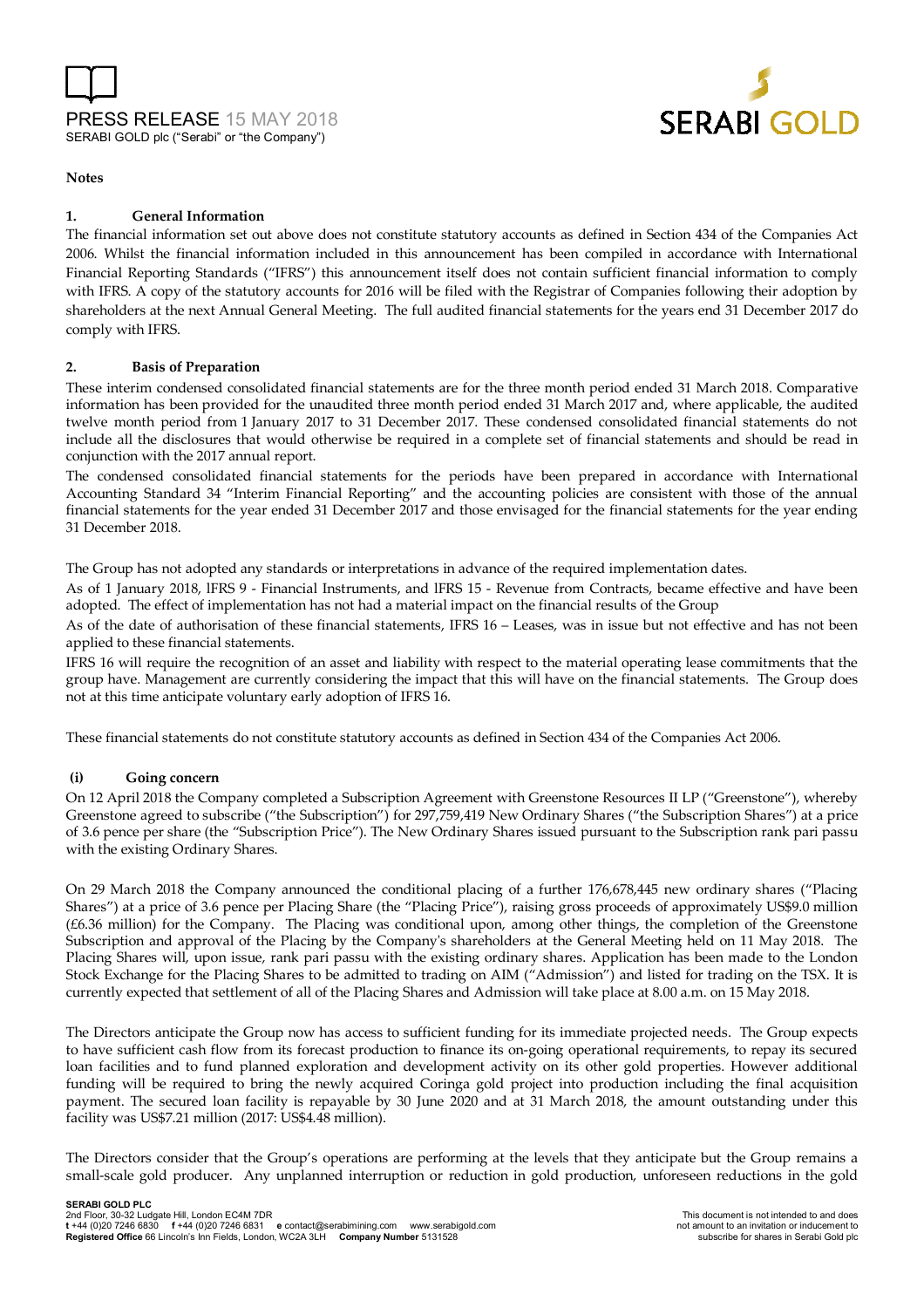



price or appreciation of the Brazilian currency, could adversely affect the level of free cash flow that the Group can generate on a monthly basis. Nonetheless with the proceeds to be received from the Subscription, the Directors consider that they will nonetheless be able to meet its financial obligations as they fall due.

On this basis, the Directors have therefore concluded that it is appropriate to prepare the financial statements on a going concern basis.

#### **(ii) Use of estimates and judgements**

There have been no material revisions to the nature and amount of changes in estimates of amounts reported in the 2017 annual financial statements.

#### **(iii) Impairment**

At each balance sheet date, the Group reviews the carrying amounts of its property, plant and equipment and intangible assets to determine whether there is any indication that those assets have suffered impairment. Prior to carrying out of impairment reviews, the significant cash generating units are assessed to determine whether they should be reviewed under the requirements of IFRS 6 - Exploration for and Evaluation of Mineral Resources or IAS 36 - Impairment of Assets. Such determination is by reference to the stage of development of the project and the level of reliability and surety of information used in calculating value in use or fair value less costs to sell. Impairment reviews performed under IFRS 6 are carried out on a project by project basis, with each project representing a potential single cash generating unit. An impairment review is undertaken when indicators of impairment arise; typically when one of the following circumstances applies:

- (i) sufficient data exists that render the resource uneconomic and unlikely to be developed
- (ii) title to the asset is compromised
- (iii) budgeted or planned expenditure is not expected in the foreseeable future
- (iv) insufficient discovery of commercially viable resources leading to the discontinuation of activities

Impairment reviews performed under IAS 36 are carried out when there is an indication that the carrying value may be impaired. Such key indicators (though not exhaustive) to the industry include:

- (i) a significant deterioration in the spot price of gold
- (ii) a significant increase in production costs
- (iii) a significant revision to, and reduction in, the life of mine plan

If any indication of impairment exists, the recoverable amount of the asset is estimated, being the higher of fair value less costs to sell and value in use. In assessing value in use, the estimated future cash flows are discounted to their present value using a pre-tax discount rate that reflects current market assessments of the time value of money and the risks specific to the asset for which the estimates of future cash flows have not been adjusted.

If the recoverable amount of an asset (or cash-generating unit) is estimated to be less than its carrying amount, the carrying amount of the asset (or cash-generating unit) is reduced to its recoverable amount. Such impairment losses are recognised in profit or loss for the year.

Where an impairment loss subsequently reverses, the carrying amount of the asset (or cash-generating unit) is increased to the revised estimate of its recoverable amount, but so that the increased carrying amount does not exceed the carrying amount that would have been determined had no impairment loss been recognised for the asset (or cash-generating unit) in prior years. A reversal of an impairment loss is recognised in profit or loss for the year.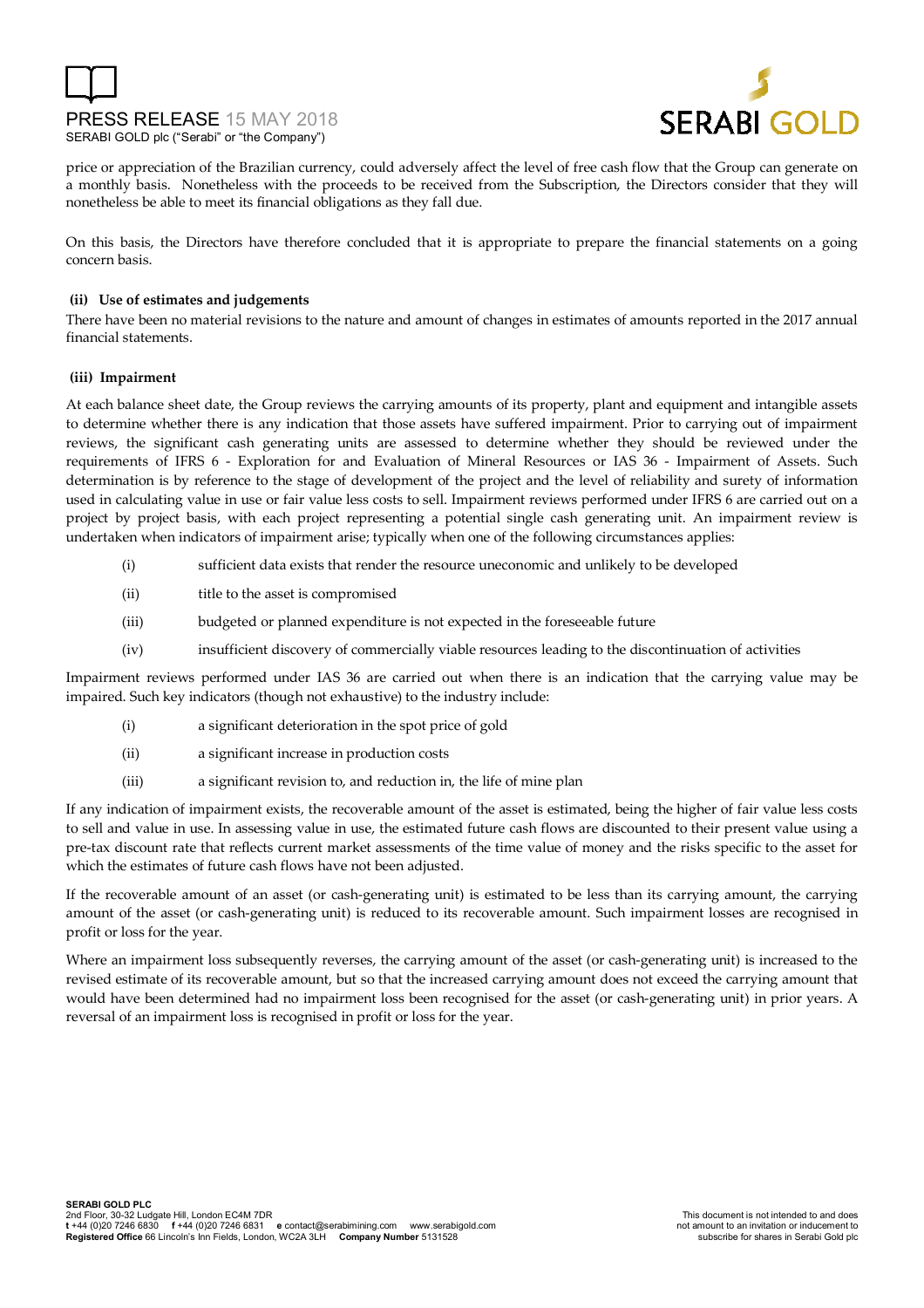PRESS RELEASE 15 MAY 2018 SERABI GOLD plc ("Serabi" or "the Company")



#### **3. Earnings per share**

|                                                              | 3 months ended | 3 months ended           |
|--------------------------------------------------------------|----------------|--------------------------|
|                                                              | 31 March 2018  | 31 March 2017            |
|                                                              | (unaudited)    | (unaudited)              |
| Profit / (loss) attributable to ordinary shareholders (US\$) | 10.786         | (114, 043)               |
| Weighted average ordinary shares in issue                    | 700,320,019    | 698,701,772              |
| Basic profit / (loss) per share (US cents)                   | 0.0015         | (0.016)                  |
| Diluted ordinary shares in issue                             | 735,055,019    | 748,611,772              |
| Diluted profit/ (loss) per share (US cents)                  | 0.0015         | $(0.016)$ <sup>(1)</sup> |

(1) As the effect of dilution is to reduce the loss per share, the diluted loss per share is considered to be the same as the basic loss per share

#### **4. Post balance sheet events**

On 12 April 2018 the Company completed a Subscription Agreement with Greenstone Resources II LP ("Greenstone"). Greenstone subscribed ("the Subscription") for 297,759,419 New Ordinary Shares ("the Subscription Shares") at a price of 3.6 pence per share (the "Subscription Price"). The New Ordinary Shares issued pursuant to the Subscription rank pari passu with the existing Ordinary Shares.

On 29 March 2018 the Company announced the conditional placing of a further 176,678,445 new ordinary shares ("Placing Shares") at a price of 3.6 pence per Placing Share (the "Placing Price"), raising gross proceeds of £6.36 million for the Company. The Placing was conditional upon, among other things, the completion of the Greenstone Subscription and approval of the Placing by the Company's shareholders at the General Meeting held on 11 May 2018. The Placing Shares will, upon issue, rank pari passu with the existing ordinary shares. Application has been made to the London Stock Exchange for the Placing Shares to be admitted to trading on AIM ("Admission") and listed for trading on the TSX. It is currently expected that settlement of all of the Placing Shares and Admission will take place at 8.00 a.m. on 15 May 2018.

This announcement contains inside information for the purposes of Article 7 of the EU Regulation 596/2014. The person who arranged for the release of this announcement on behalf of the Company was Clive Line, Director.

## **Enquiries**

**SERABI GOLD plc Michael Hodgson t** +44 (0)20 7246 6830

Finance Director **m** +44 (0)7710 151692

Chief Executive **m** +44 (0)7799 473621 **Clive Line t** +44 (0)20 7246 6830

**e** contact@serabigold.com

www.serabigold.com

**BEAUMONT CORNISH Limited Nominated Adviser & Financial Adviser**  Roland Cornish **t** +44 (0)20 7628 3396 Michael Cornish **t** +44 (0)20 7628 3396 **PEEL HUNT LLP UK Broker** Ross Allister **t** +44 (0)20 7418 8900 James Bavister **t** +44 (0)20 7418 8900 **Blytheweigh UK Financial PR**  Tim Blythe **t** +44 (0)20 7138 3204 Camilla Horsfall **t** +44 (0)20 7138 32

Copies of this announcement are available from the Company's website at www.serabigold.com.

Neither the Toronto Stock Exchange, nor any other securities regulatory authority, has approved or disapproved of the contents of this announcement.